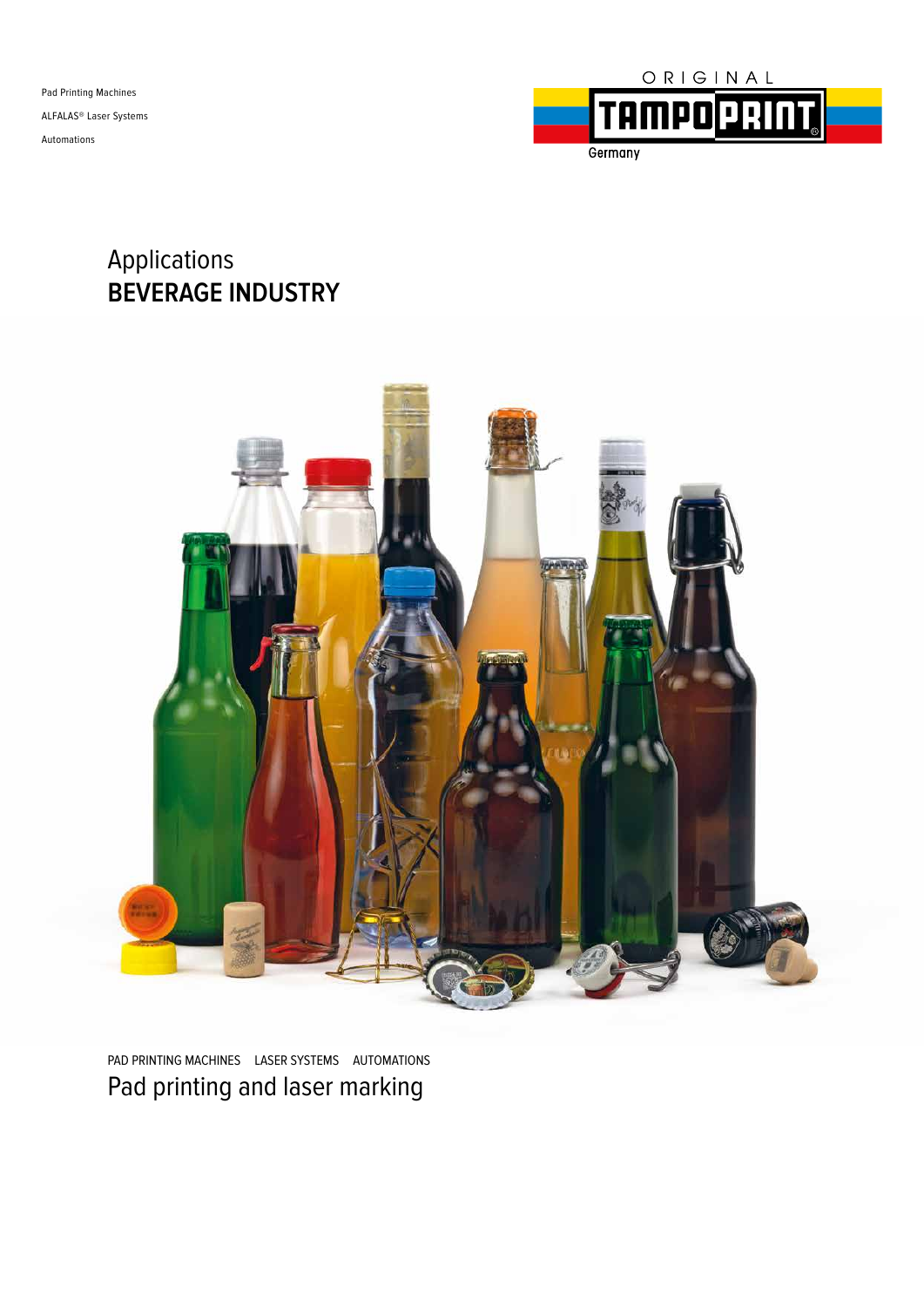## **BEVERAGE INDUSTRY**

For over 30 years TAMPOPRINT GmbH has been an established partner of the beverage and closure caps manufacturing sector and their suppliers.

More than 600 of our high-value fully automated systems print and laser mark approx. 50 million closure caps per hour - every day, worldwide.

Today our high know-how distinguishes us and makes it possible to supply you with decorating and marking solutions with our rotary pad printing and laser marking technology.

Our pad printing and laser automations meet highest quality requirements for the applications in multi-shift operations

with high throughput speeds. As an expert for special solutions our project planning can draw on many years of experience.

Our rotary pad printing automations offer highest precision in print image registration on convex, round or flat parts, one- or multi-colored.

Additionally we offer with our brand ALFALAS® the laser marking "Mark on the Fly" – bottle caps marking for competitions and promotion campaigns.

Our automations meet the highest aspirations of modern industrial products "Made in Germany".





**MOF-PROMO HP** Laser marking

**ROTOPRINT** Rotary pad printing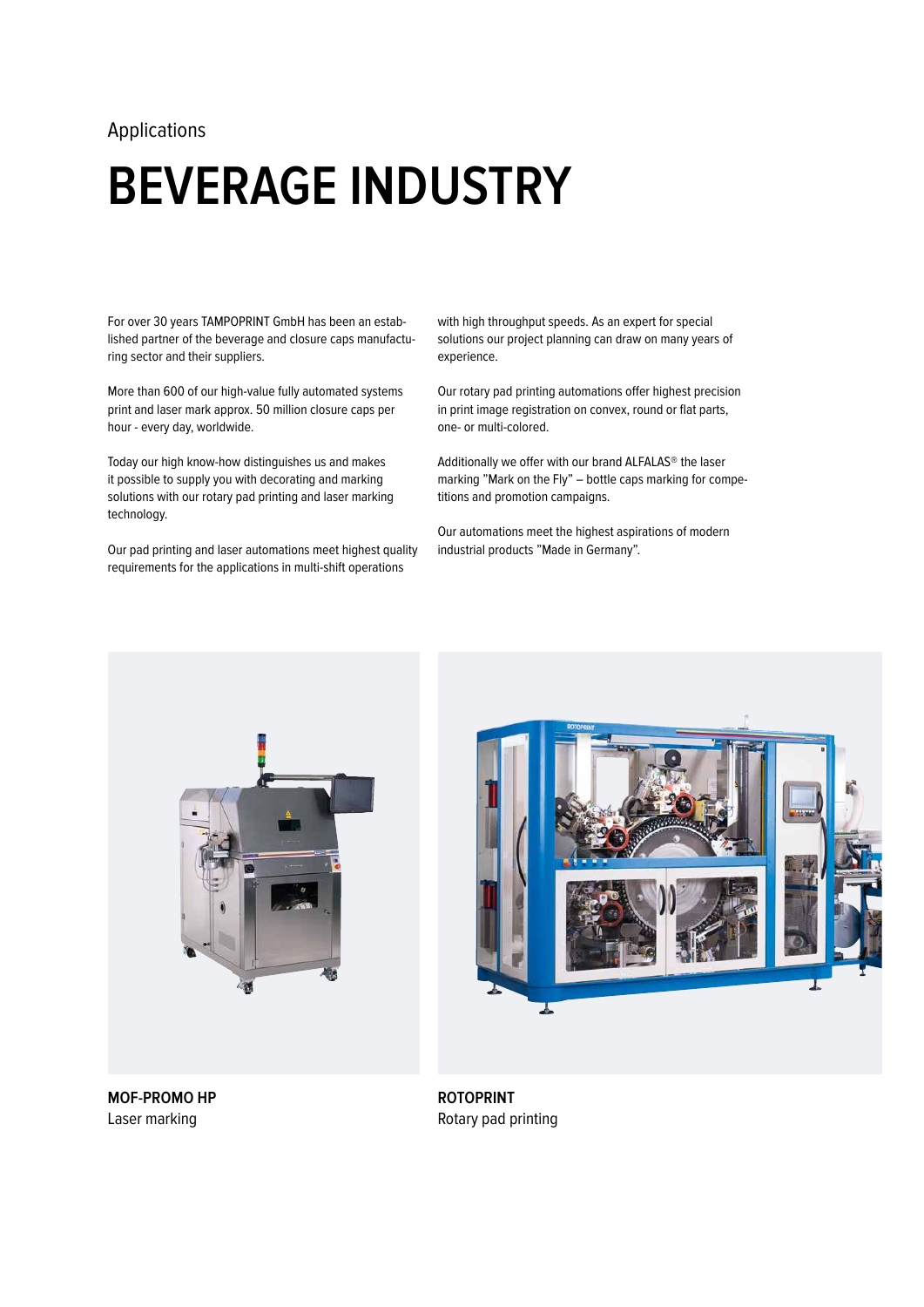## **For famous beverages.**

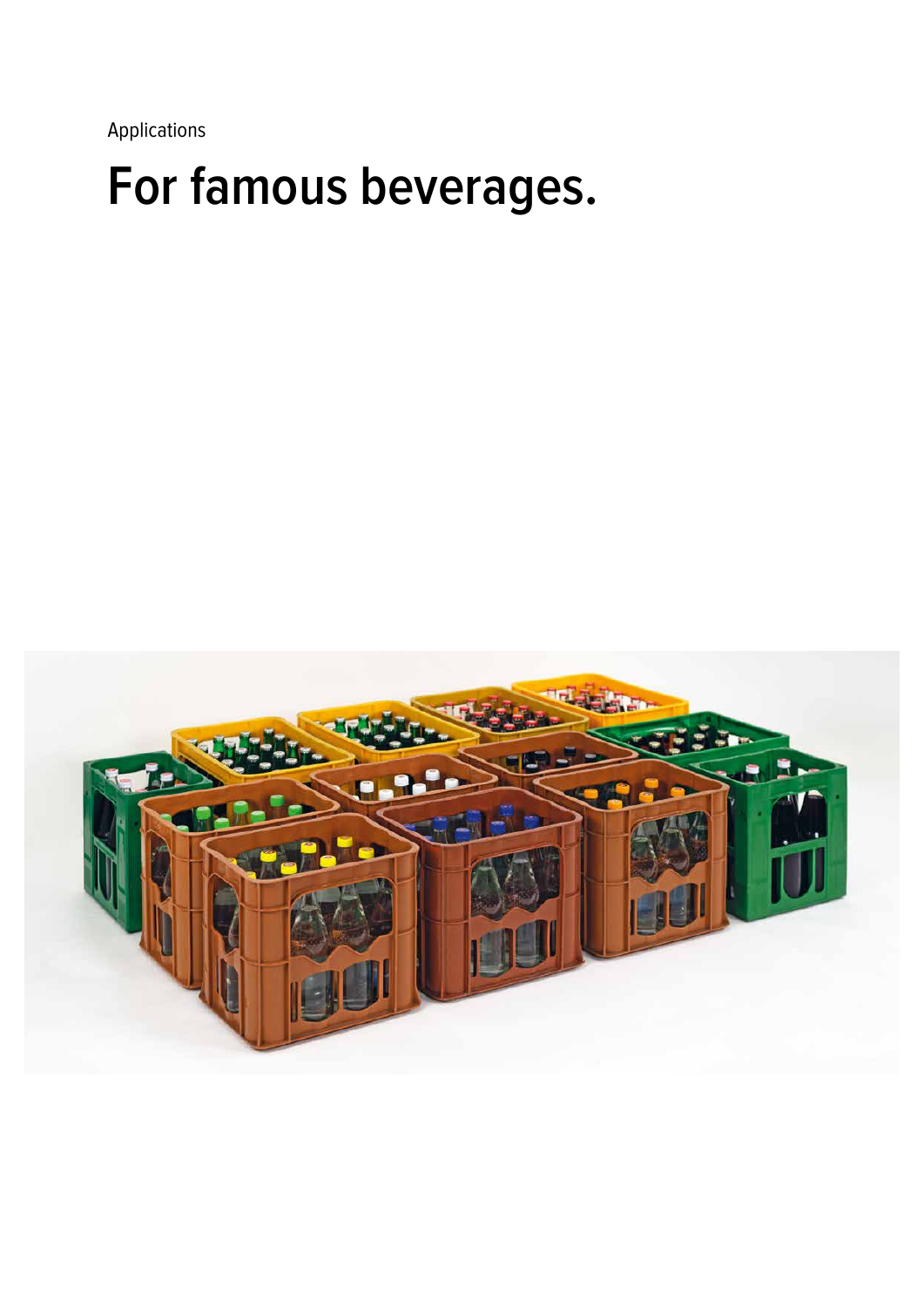## **BEVERAGE INDUSTRY**

#### **Performances of standard rotary pad printing machines / ALFALAS® laser system**

| Machine type                 | <b>CLOSURE PRINT COMPACT</b> | <b>ROTOPRINT</b>             |                 | <b>CONTINUA</b>           |                          |                          | <b>MOF-PROMO HP</b>      |
|------------------------------|------------------------------|------------------------------|-----------------|---------------------------|--------------------------|--------------------------|--------------------------|
| Colors                       | 1, 2, 3                      | 1, 2, 3                      |                 | 2, 3, 4, 5, 6             |                          |                          | $\qquad \qquad$          |
| Lanes                        |                              | 2                            | 3               | 2                         | 3                        | 4                        | $\qquad \qquad$          |
| Ouput/min <sup>1)</sup> max. |                              |                              |                 |                           |                          |                          | Output/min max.          |
| for closure caps             |                              |                              |                 |                           |                          |                          |                          |
| Ø 28-33 mm                   | 750                          | 2000                         | 3000            | 2000                      | 3333                     | 4000                     | $2500^{2}$               |
| Ø 38-42 mm                   | 650                          | 1500                         | 2250            | 1500                      | $\overline{\phantom{0}}$ | -                        |                          |
| 048 mm                       | 500                          | $\qquad \qquad \blacksquare$ | $\qquad \qquad$ | -                         | $\overline{\phantom{a}}$ | $\overline{\phantom{a}}$ |                          |
| Laser marking                | $\overline{\phantom{0}}$     | $\overline{\phantom{0}}$     | -               | $\overline{\phantom{a}}$  | $\overline{\phantom{a}}$ | $\overline{\phantom{0}}$ | yes                      |
| Camera                       | $\overline{\phantom{0}}$     | option                       | option          | option                    | option                   | option                   | option                   |
| Registration accuracy        | $\pm$ 0.15 mm <sup>3)</sup>  | $\pm$ 0.15 mm <sup>3)</sup>  |                 | $± 0.15$ mm <sup>3)</sup> |                          |                          | $\overline{\phantom{0}}$ |

1) = depending on the respective type of the closure caps 2) = depending on the closure caps size and marking volume

3) = registration accuracy between each printing unit





**TAMPOPRINT Closure Network** Exclusive internet platform with news and developments around the closure caps sector. http://closure-net.tampoprint.de/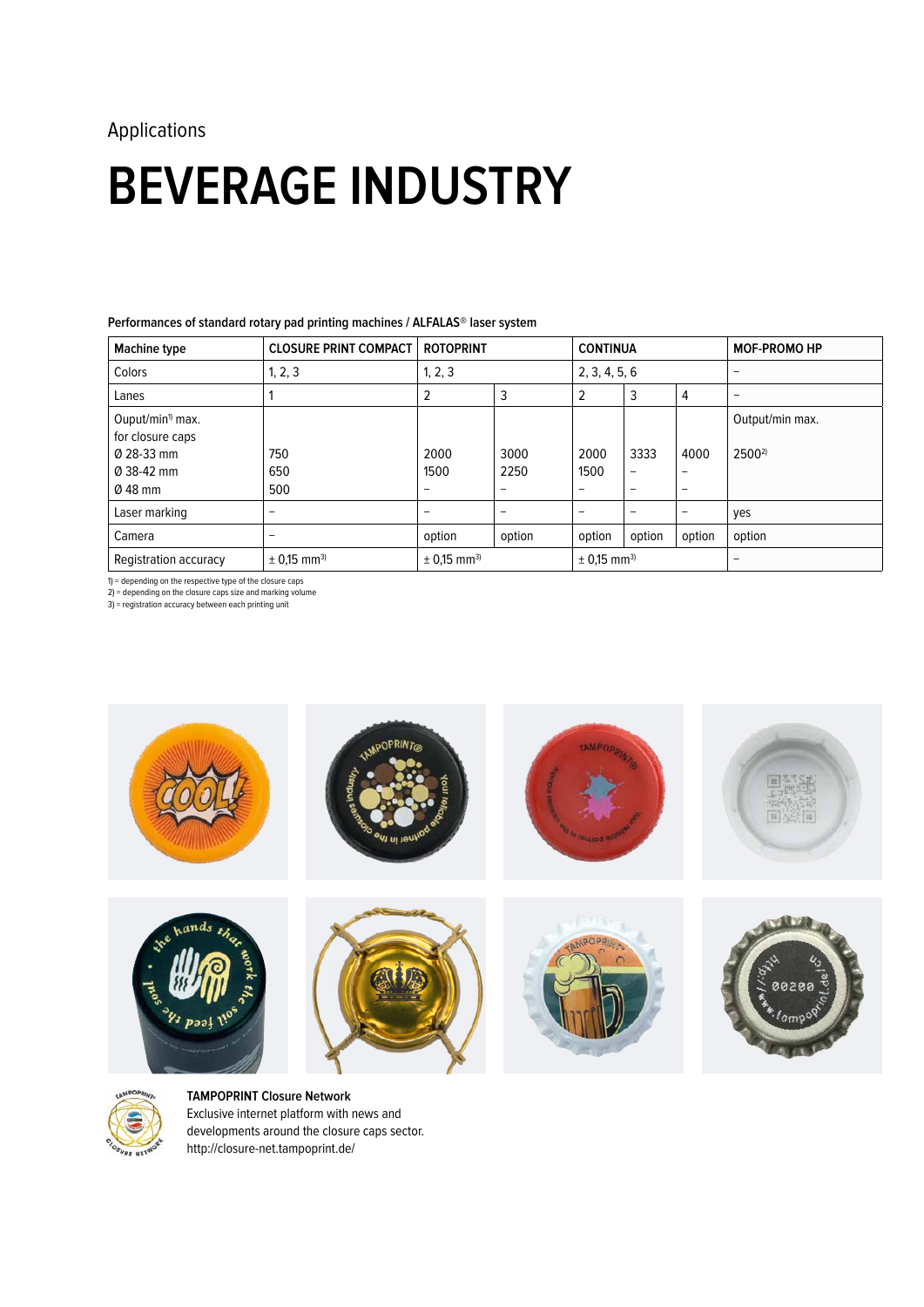# **BEVERAGE INDUSTRY**

### **CLOSURE PRINT COMPACT**

with V-RTI 3000 rotary pad printing unit – vertical



#### **ROTOPRINT**

with H-RTI 21-150 rotary pad printing unit – horizontal







**CLOSURE PRINT COMPACT** Rotary pad printing

**CONTINUA** Rotary pad printing